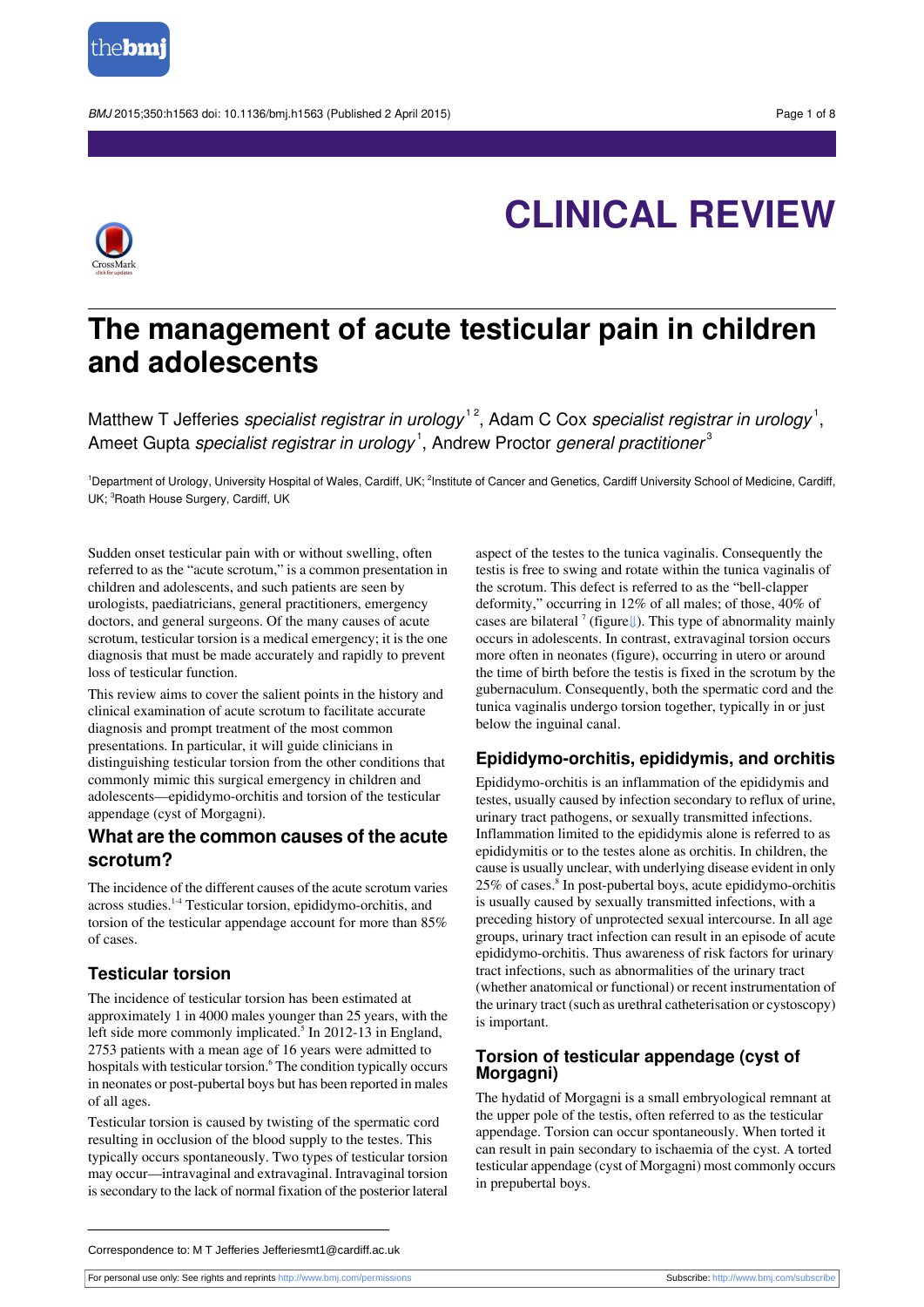#### **The bottom line**

- **•** The acute scrotum is a medical emergency because any unnecessary delay can result in irreversible damage to the testis
- **•** Key elements in the history are the age of the patient and the duration and onset of symptoms
- **•** Testicular torsion is most common in neonates and post-pubertal boys
- **•** If testicular torsion is suspected urgent exploration and detorsion are key to maximise testicular salvage rates
- **•** Although ultrasonography is useful, it should not delay surgical exploration if testicular torsion is suspected. A small but real, negative exploration rate is acceptable to minimise the risk of missing a critical surgical diagnosis

#### **Sources and selection criteria**

We searched PubMed and Clinical Evidence online using the search terms "acute scrotum", "testicular torsion", "epididymo-orchitis", and "torted testicular appendage". Historically, the management of the acute scrotum has changed little, and much of the data reviewed were case series and best expert opinion from book chapters. In addition we consulted up to date national and international guidelines published by the European Association of Urology and the Royal College of General Practitioners.

# **What are the less common causes of testicular pain?**

# **Acute idiopathic scrotal oedema**

Acute idiopathic scrotal oedema is a self limiting swelling of the skin of the scrotum, with normal underlying testis and epididymis. It tends to occur unilaterally and typically in children under 10 years of age.<sup>9</sup> Ultrasonography confirms the diagnosis, with noticeable thickening of the scrotal wall and a normal underlying testis. The cause is not known for certain, but an allergic reaction is suspected.

# **Testicular cancer**

Testicular cancer usually presents with a slow growing painless lump or hardness in the testes. Doctors should be aware that although testicular pain is not a typical mode of presentation, it is reportedly the presenting symptom in up to 20% of men with testicular cancer,<sup>10</sup> presumably secondary to haemorrhage within the tumour. Furthermore, in around 10% of cases an inflammatory testicular tumour can mimic features of epididymo-orchitis, resulting in delay of the correct diagnosis.<sup>11</sup>

# **Varicocele**

A varicocele is an abnormal tortuous enlargement of the veins in the scrotum due to failure of the valves draining the testicular veins. A varicocele is found in 15-20% of adolescents and is uncommon in children under 10 years of age. It appears mostly on the left side (78-93% of cases).<sup>8</sup> Varicoceles may lead to pain, swelling, and subfertility.

# **Hydrocele**

A hydrocele occurs as a result of a patent processus vaginalis, which allows abdominal fluid to move in and out of the processus.

# **Testicular trauma**

Major testicular trauma is usually clear from the history, typically presenting after either a direct blow to the testis, straddle injury, or very penetrating injury, where there is usually an entry and exit site. A thorough clinical assessment should be performed for any collateral injuries. Trauma may cause a haematocele—testicular rupture, whereby the fibrous covering of the testis (tunica albuginea) can be breached—or a haematoma.

# **Referred pain**

An inguinoscrotal hernia can radiate into the scrotum and mimic other scrotal disorders. Classically, an incarcerated hernia will be swollen and excruciatingly tender. It is also associated with abdominal pain and vomiting if the hernia contains small bowel that becomes obstructed. Appendicitis or renal colic can mimic scrotal disorders. Usually a thorough history taking, physical examination, and imaging (if necessary) can differentiate these causes of scrotal swelling from testicular torsion.

# **What are the clinical features?**

Table 1[⇓](#page-5-0) summarises the clinical features of testicular torsion, torsion of the testicular appendage, and epididymo-orchitis. Box 1 summarises the important features to elicit from the history.

# **Age**

Age is an important factor when considering the differential diagnosis of the acute scrotum (table [2⇓](#page-6-0)). In the neonatal period, testicular torsion is the most common cause, whereas torsion of the testicular appendage is more likely in the prepubertal period. In the post-pubertal period, testicular torsion is the most common cause of acute scrotum, accounting for nearly 90% of cases in one series.<sup>12</sup> Although age helps to differentiate from the most likely diagnosis, it does not exclude any of these disorders.

# **Pain**

Testicular torsion typically presents with sudden onset severe unilateral pain, often associated with nausea or vomiting. In contrast, epididymo-orchitis and torsion of the testicular appendage tend to cause pain that is more gradual in onset, typically over a few days. In one retrospective study of 204 boys presenting with torsion, torsion of the testicular appendage, and epididymitis there was no difference in the presenting symptoms other than duration of symptoms.<sup>13</sup> For boys with testicular torsion, medical attention wassought earlier than for those with torsion of the testicular appendage and epididymo-orchitis: 9.5 hours versus 48 hours and 22 hours, respectively. A history of recurrent attacks of severe pain that resolved spontaneously might suggest intermittent testicular torsion and de-torsion. In children, or shy or embarrassed teenagers, clues from parents can also be helpful. Testicular torsion should also be considered where there is a history of minor trauma but the trauma was simply a "red herring," especially when the severity of symptoms is not explained by the nature of the trauma.

In neonates, torsion can occur during the prenatal or postnatal period. Prenatal torsion classically presents at birth as a hard,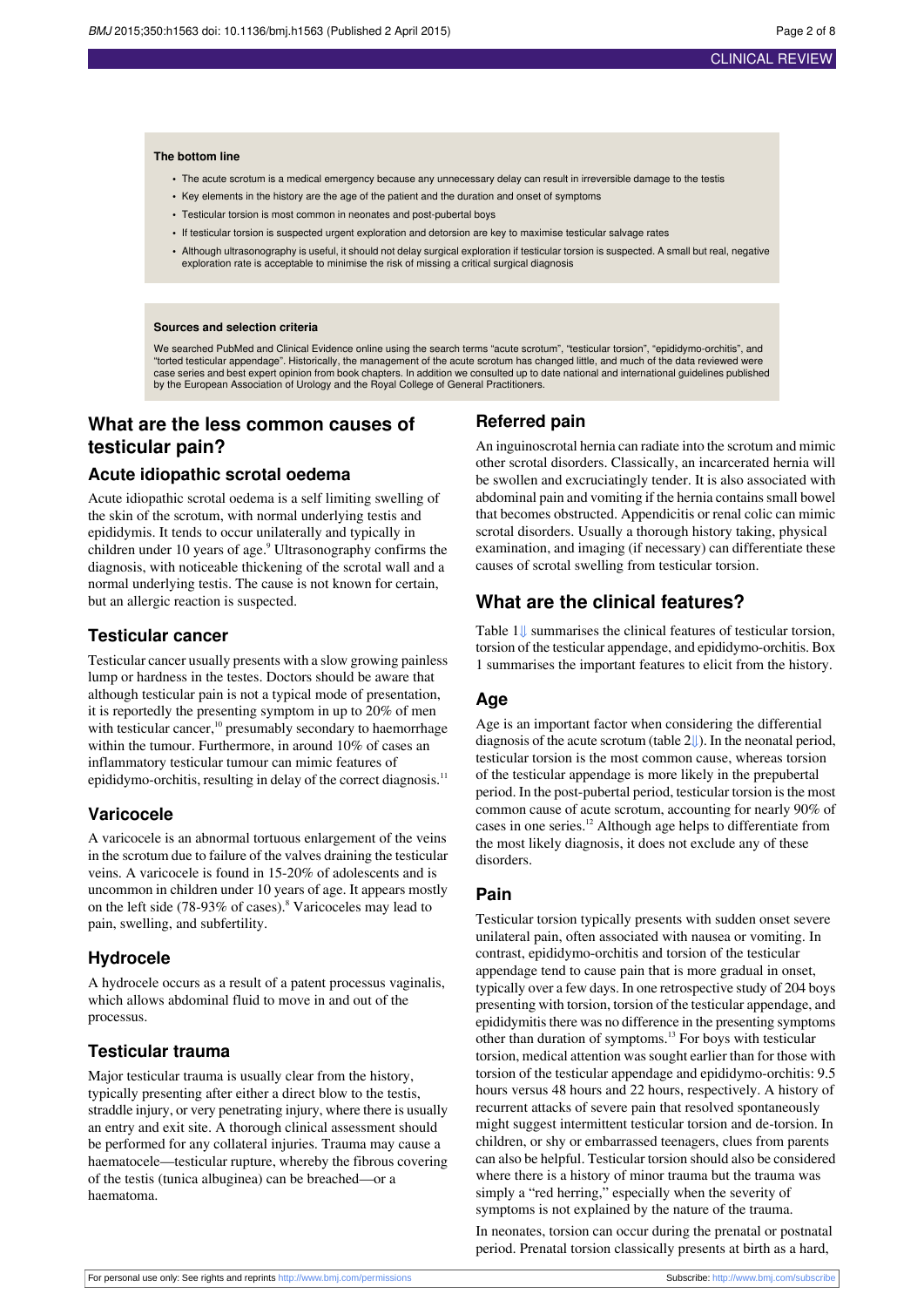## **Box 1 Important features to elicit from the history**

- **•** Age
- **•** Onset and duration of symptoms
- **•** Location of pain:
- **–** Testes
- **–** Epididymis
- **–** Upper pole of testes
- Dysuria and frequency
- **•** Sexual history (where appropriate)
- **•** Fevers
- **•** Medical history—for example, abnormality of urinary tract, urinary tract infection
- **•** Recent catheterisation or instrumentation of the urinary tract

non-tender mass in the scrotum. In contrast, postnatal torsion normally presents with acute pain and swelling of the testes. A previous normal scrotum on a check after delivery suggests an acute event has occurred.

A male with varicocele is usually asymptomatic, but occasionally there is a dull ache or dragging sensation in the scrotum. A non-tender swelling that fluctuates in size, usually related to activity or raised intra-abdominal pressure such as in a child with a cough, may suggest a hydrocele. An incarcerated hernia typically presents with severe pain over a swelling in the groin or scrotum. If the hernia contains small intestine there would be associated vomiting with abdominal pain and swelling. Appendicitis is typically associated with abdominal pain that localises to the right iliac fossa.

# **Urinary symptoms**

A history of dysuria, frequency, and foul smelling urine may suggest epididymo-orchitis secondary to a urinary tract infection. Symptoms of urethritis or penile discharge, although often absent, may suggest epididymo-orchitis secondary to a sexual transmitted disease.

# **Fevers**

Fevers are associated with epididymo-orchitis, reported in 16% of cases in one series.<sup>14</sup> In orchitis caused by mumps, fevers begin before the characteristic unilateral or bilateral parotid swelling, followed 7-10 days later by unilateral testicular swelling. Mumps orchitis occurs in approximately 20-30% of males with mumps infection.<sup>8</sup>

# **Sexual history**

A detailed sexual history should be obtained in sexually active adolescent boys. This is a sensitive clinical encounter, which often needs to be performed alone with the patient, as he may feel uneasy about revealing personal details in the company of partners or relatives. Further information on obtaining a sexual history can be obtained from the guidelines set out by the British Association of Sexual Health and HIV.<sup>15</sup>

# **Medical history**

A urological history is important, such as an abnormality of the urinary tract making patients more prone to urinary tract infections and thus epididymo-orchitis. Instrumentation of the urinary tract, such as urethral catheterisation or cystoscopy, is a risk factor for urinary tract infections and secondary epididymo-orchitis.

# **How is it assessed?**

Patients' general appearance should be assessed for levels of discomfort and early signs of distress or sepsis. This should be followed by a general abdominal examination, including examination of the flanks for tenderness, a sign of renal or ureteric colic that can result in referred pain to the scrotum. The bladder should be palpated for distension and the groins examined for hernias, any other swellings, and skin changes such as cellulitis.

The observed symmetry should be assessed visually between both sides of the scrotum checking for discrepancies in size and position of the testes, degree of swelling, and any changes to overlying skin (box 2). In testicular torsion the affected testis is high riding (when compared with the contralateral testis), swollen, and excruciatingly tender. It may also have a horizontal lie.

The cremasteric reflex is rarely intact in testicular torsion but is usually present in patients with torsion of the testicular appendage and epididymo-orchitis. This simple test has 100% sensitivity and 66% specificity, as the cremasteric reflex can be absent in neonates and in people with neurological disorders.<sup>8</sup> The cremasteric reflex (L1/L2 spinal nerves) is elicited by gentle pinching or stroking of the inner thigh while observing the scrotal contents. The normal response, owing to shared innervations, is for the cremasteric muscle to contract, resulting in elevation of the ipsilateral testicle. Scrotal elevation relives pain in epididymo-orchitis but not in torsion (Prehn's sign). This sign may be difficult to test reliably in children.

Tendernesslimited to the upper pole of the testis could represent torsion of the testicular appendage, and if co-existent with a small bluish discoloration at the superior pole of the testis(called the "blue dot sign"), this is pathognomonic of the diagnosis. In a Scandinavian study, however, this sign was reported in only  $10\%$  of boys with a torsion of the testicular appendage.<sup>14</sup> In acute epididymo-orchitis the epididymis, palpated posterolateral to the testis, is exquisitely tender, swollen, indurated, and warm to palpation. The figure illustrates the anatomy of the scrotum and twisting of the cord causing a testicular torsion.

# **How is the acute scrotum investigated? Prompt urological or surgical review**

All cases of acute testicular pain are due to torsion until proved otherwise. If torsion is suspected after a prompt clinical assessment, a scrotal exploration should be carried out without delay. An immediate referral must be made to the emergency urology orsurgical team. Before further assessment food should be withheld and patients provided with adequate analgesia.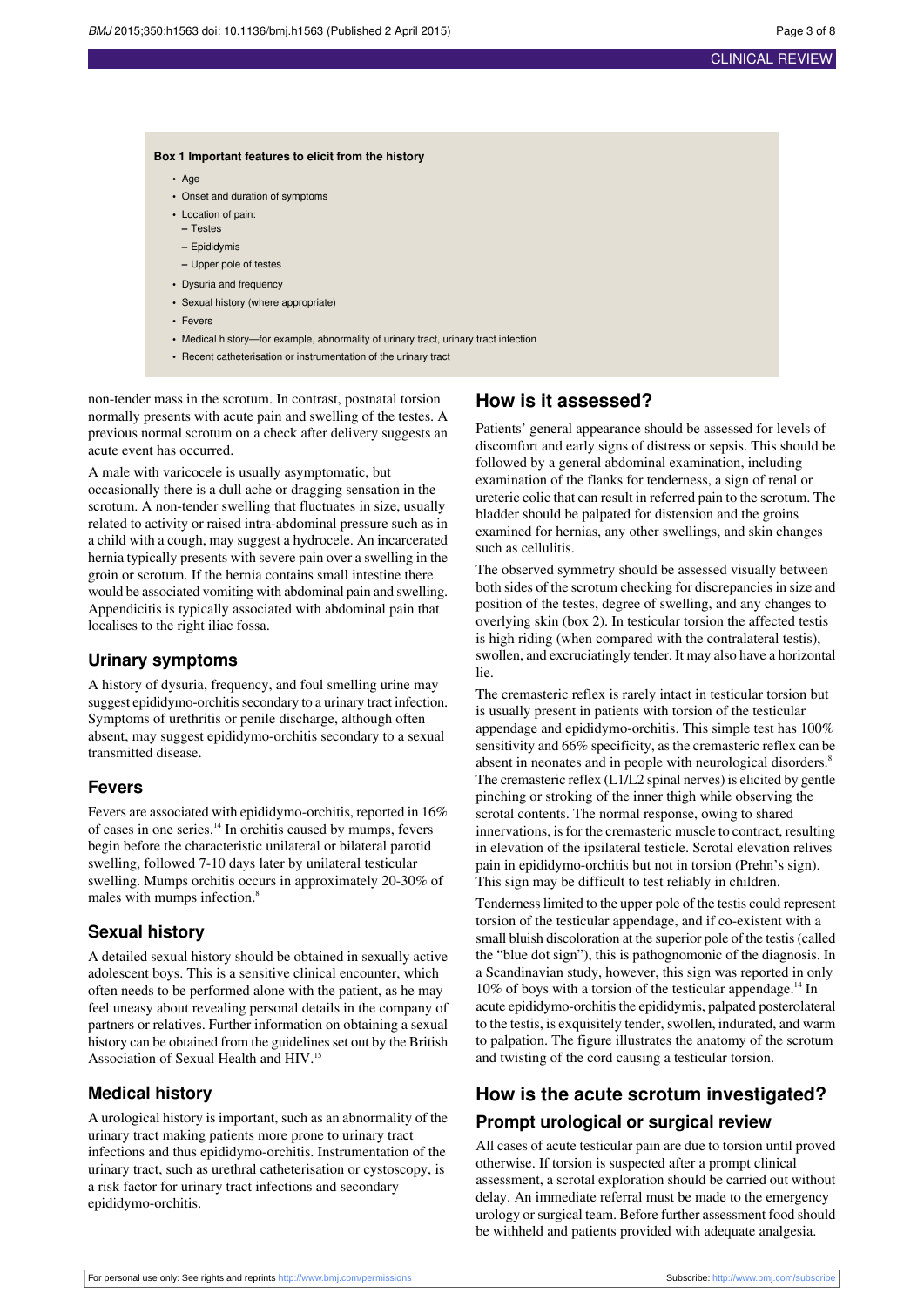## **Box 2 Assessment of patient presenting with "acute scrotum"**

- **•** Check position, size, and symmetry of testes
- **•** Check the overlying skin for evidence of erythema
- **•** Check for a "blue dot sign"
- **•** Check the cremasteric reflex
- **•** Determine sites of maximal tenderness:
- **–** Testes **–** Epididymis
- **–** Upper pole of testes
- **•** Examine inguinal and abdominal region for hernia and appendicitis

# **Urinalysis**

A urinalysis should be performed to rule out a urinary tract infection. The presence of nitrites and leucocytes on urinalysis, with a consistent history of dysuria, may support a diagnosis of epididymo-orchitis secondary to a urinary tract infection. A midstream urine specimen should be sent for microscopy, culture, and sensitivity.

Of note, a normal urinalysis result does not exclude epididymo-orchitis and similarly an abnormal result does not exclude testicular torsion.

# **Ultrasonography**

For those patients where the diagnosis is unclear from the clinical assessment, access to urgent Doppler ultrasonography may be helpful. Ultrasonography has a reported sensitivity of 63.6-100% and specificity of 97-100% for diagnosing testicular torsion.<sup>8</sup> Although ultrasonography may reduce the number of scrotal explorations, it is operator dependent and can be difficult to perform in prepubertal boys. In addition, in early phases of torsion or in intermittent torsion the arterial blood flow may be misleading, giving a false negative result. In fact, in a multicentre study of 208 boys with torsion, 24% had a normal testicular blood flow. High resolution ultrasonography has shown better results as the torted cord can also be directly visualised.<sup>16</sup>

Taken together, prompt Doppler ultrasonography in experienced hands can be useful in facilitating the diagnosis of an acute scrotum. It must be stressed that ultrasonography should not delay the decision to undertake a scrotal exploration if testicular torsion is suspected.

# **Specialist tests**

If epididymo-orchitis secondary to sexually transmitted infection is suspected, in addition to a midstream urine specimen for microscopy, culture, and sensitivity, a Gram stained urethral smear should be taken and examined for the presence of urethritis (leucocytes), in particular Gram negative intracellular diplococci (*Neisseria gonorrhoeae*). Alternatively, microscopic urethritis can be shown using first pass urine. Other more specific investigations include urethral swabs for culture and a nucleic acid amplification test for *N gonorrhoeae* and *Chlamydia trachomatis.*<sup>17</sup>

# **How is it treated?**

# **Testicular torsion**

Testicular torsion is a clinical diagnosis and if suspected urgent scrotal exploration should be performed. This can be done either through a midline incision allowing access to both testes or through two small incisions over each testis. If torsion is found the testis should be detorted and placed in warm saline soaked

swabs and observed for up to 10 minutes. If the testis is viable, a three point fixation should be performed. The contralateral testis must also be fixed, as there is up to a 40% risk of torsion developing.<sup>18</sup> If the testis fails to reperfuse it must be removed at the time of exploration. If the testis is normal, fixation is not recommended as sutures could breach the testes-blood barrier and risk antisperm antibodies developing, which may affect fertility.

During the preoperative consent procedure, patients and their parents should be informed of several key problems related to the procedure. Fixation of both testes is often required. Patients should be warned that the sutures can sometimes be felt through the scrotal skin, causing pain or irritation. Although rare, despite detorsion and fixation, the testes can shrink and atrophy with no guarantee of future fertility. If perfusion fails to return and the testis is deemed non-viable it should be removed. In a large cohort analysis of 2443 boys and 152 newborns, the rate of orchiectomy was high, occurring in 41.9% of boys undergoing surgery for torsion.<sup>19</sup> Testicular salvage is strongly correlated to the duration of symptoms. Salvage rates have been reported as high as 95% if the testis is detorted within 0-4 hours of the onset of pain, falling to 45-60% if left for 8-10 hours, and decreasing dramatically thereafter.<sup>18</sup> Infection and haematoma can also occur after exploration.

# **Epididymo-orchitis**

In adolescence, epididymo-orchitis is most often caused by sexually transmitted infections, and antimicrobial treatment should cover causative organisms, typically *C trachomatis* and *N gonorrhoeae.* Empirical treatment should initially be given following culture or nucleic acid amplification testing and altered according to the results when available*.* Often, immediate referral to genitourinary medicine for thorough investigation is appropriate. If a urinary tract infection is suspected and the cause of the resulting epididymo-orchitis, antimicrobials should be prescribed that target the common pathogens: Gram negative organisms such as *Escherichia coli* or Gram positive enterococci and antimicrobials should be targeted accordingly.

Box 3 summarises the empirical treatment of epididymo-orchitis as recommended by the combined document produced by the Royal College of General Practitioners and British Association for Sexual Health and HIV.<sup>17</sup> Treatment should then be tailored to the results of the urinary or urethral cultures or nucleic acid amplification test. Other advice includes appropriate rest, scrotal support, and analgesia such as anti-inflammatory drugs. Patients with suspected epididymo-orchitis secondary to a sexually transmitted infection should abstain from sexual intercourse and partners should be tested and treated accordingly.

In prepubertal boys the cause is normally idiopathic. Antibiotic treatment is not usually indicated (however, it is often started) asthe results of urinalysisin most cases are negative. Symptoms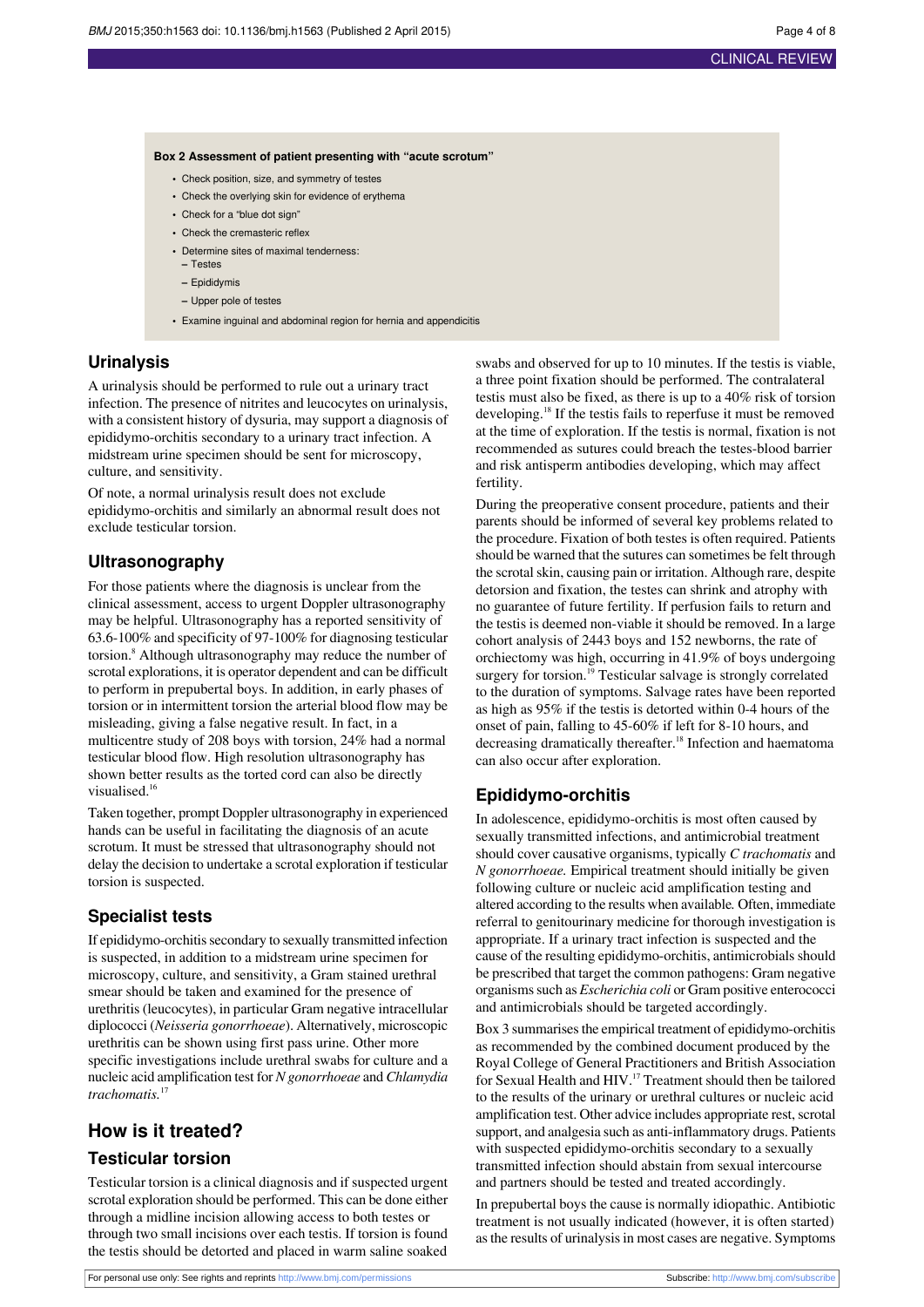#### **Box 3 Empirical antimicrobial treatment for epididymo-orchitis<sup>17</sup>**

Epididymo-orchitis likely secondary to sexually transmitted infection

Where Neisseria gonorrhoeae is unlikely:

Doxycyline 100 mg twice daily for 10-14 days or

Ofloxacillin 200 mg twice daily for 14 days

Where N gonorrhoeae is suspected

Ceftriaxone 500 mg intramuscularly\* 1 dose and

Doxycyline 100 mg twice daily for 10-14 days

Epididymo-orchitis likely secondary to urinary tract infection†

- **•** Ofloxacillin 200 mg twice daily for 14 days or
- **•** Ciprofloxacillin 500 mg twice daily for 10 days

\*Intramuscular injections are difficult for most general practitioners to organise in surgery. If this is so, discuss with genitourinary medicine specialists. Ofloxacin may be used but it is vital that sensitivity testing (that is, culture, not nucleic acid amplification test) is taken first (ciprofloxacin does not effectively treat chlamydia infection). †Alter according to result of midstream urine specimen.

are normally self limiting, and supportive treatment is recommended.

If epididymo-orchitis presentslate, areas of fluctuation overlying an erythematous tender scrotum could suggest development of an abscess. This can be confirmed with ultrasonography and often requires incision and drainage with occasional loss of the testes due to necrosis.

Mumps orchitis usually presents with testicular swelling in the setting of a preceding history of fevers and parotitis. The mainstay of treatment is conservative, but secondary superimposed bacterial infection can result, requiring antibiotics. In the United Kingdom, mumps is a notifiable disease. It is important to try to prevent spread of the infection to others, particularly teenagers and young adults who have not been vaccinated.

# **Torsion of testicular appendage**

If the diagnosis of torsion of testicular appendage is certain, it can be managed conservatively with adequate analgesia. If there is any doubt about the diagnosis a surgical exploration must be performed. If torsion of the testicular appendage is seen at the time of surgery, it can be ligated and excised. Removal of the opposite appendage is not indicated.

Contributors: MTJ, AG, and ACC wrote the article. MTJ is the guarantor. AP critically commented on the article. All authors agreed the final version.

Competing interests: We have read and understood the BMJ policy on declaration of interests and declare the following: none.

- 1 Lewis AG, Bukowski TP, Jarvis PD, et al. Evaluation of acute scrotum in the emergency department. J Pediatr Surg 1995;30:277-81; discussion 281-2.
- 2 Sidler D, Brown RA, Millar AJ, et al. A 25-year review of the acute scrotum in children. S Afr Med J 1997;87:1696-8.
- 3 Campobasso P, Donadio P, Spata E, et al. Acute scrotum in children: analysis of 265 consecutive cases Pediatr Med Chir 1994;16:521-6.
- 4 Varga J, Zivkovic D, Grebeldinger S, et al. Acute scrotal pain in children—ten years' experience. Urol Int 2007;78:73-7.
- 5 O'Brien M, Chandran H. The acute scrotum in childhood. Surgery 2008;22:255-7.
- 6 Hospital Episode Statistics. Admitted patient care—England, 2012-13. Health and Social Care Information Centre, 2013.
- 7 Dogra V, Bhatt S. Acute painful scrotum. Radiol Clin North Am 2004;42:349-63.<br>8. Teknul S. Dogan HS. Hoebeke P. et al. Guidelines on paediatric urology. Euron Tekgul S, Dogan HS, Hoebeke P, et al. Guidelines on paediatric urology. European Association of Urology (EAU) guidelines, 2014:17-28. [http://uroweb.org/guideline/paediatric](http://uroweb.org/guideline/paediatric-urology/)[urology/.](http://uroweb.org/guideline/paediatric-urology/)
- 9 Klin B, Lotan G, Efrati Y, et al. Acute idiopathic scrotal edema in children-Pediatr Surg 2002;37:1200-2.
- 10 Albers P, Albrecht W, Algaba F, et al. Guidelines on testicular cancer. European
- Association of Urology Guidelines, 2014. <http://uroweb.org/guideline/testicular-cancer/>. 11 Summerton DJ, Djakovic N, Kitrey ND, et al. Guidelines on urological trauma. European Association of Urology Guidelines, 2013:66-74. [http://uroweb.org/guideline/urological](http://uroweb.org/guideline/urological-trauma/)[trauma/.](http://uroweb.org/guideline/urological-trauma/)
- 12 Thomas DFM, Duffy PG, Rickwood AMK. Essentials of paediatric urology, 2nd ed. Chapter 19: The acute scrotum. CRC Press, 2008:265-174.
- 13 Mushtaq I, Fung M, Glasson MJ. Retrospective review of paediatric patients with acute scrotum. ANZ J Surg 2003;73:55-8.
- 14 Mäkelä E, Lahdes-Vasama T, Rajakorpi H, et al. A 19-year review of paediatric patients with acute scrotum. Scand J Surg 2007;96:62-6.
- 15 Brook G, Bacon L, Evans C, et al. 2013 UK national guideline for consultations requiring sexual history taking. Clinical Effectiveness Group British Association for Sexual Health and HIV. *Int J STD AIDS* 2014:25:391-404.
- 16 Kalfa N, Veyrac C, Lopez M, et al. Multicenter assessment of ultrasound of the spermatic cord in children with acute scrotum. J Urol 2007;177:297-301.
- 17 Lazaro N. Sexually transmitted infections in primary care. 2013. [www.rcgp.org](http://www.rcgp.org) and [www.](http://www.bashh.org/guidelines) [bashh.org/guidelines.](http://www.bashh.org/guidelines)
- 18 Emberton M, Shergill I. Urological emergencies. Part 1. In: Arya M, Shergill I, Kalsi J, Muneer A, Mundy A. Viva practice for the FRCS (urol) examination. Radcliffe Publishing, 2010:147-58.
- 19 Zhao L, Lautz T, Meeks J, et al. Pediatric testicular torsion epidemiology using a national database: incidence, risk of orchiectomy and possible measures toward improving the quality of care. J Urol 2011;186:2009-13.

#### Cite this as: BMJ 2015;350:h1563

© BMJ Publishing Group Ltd 2015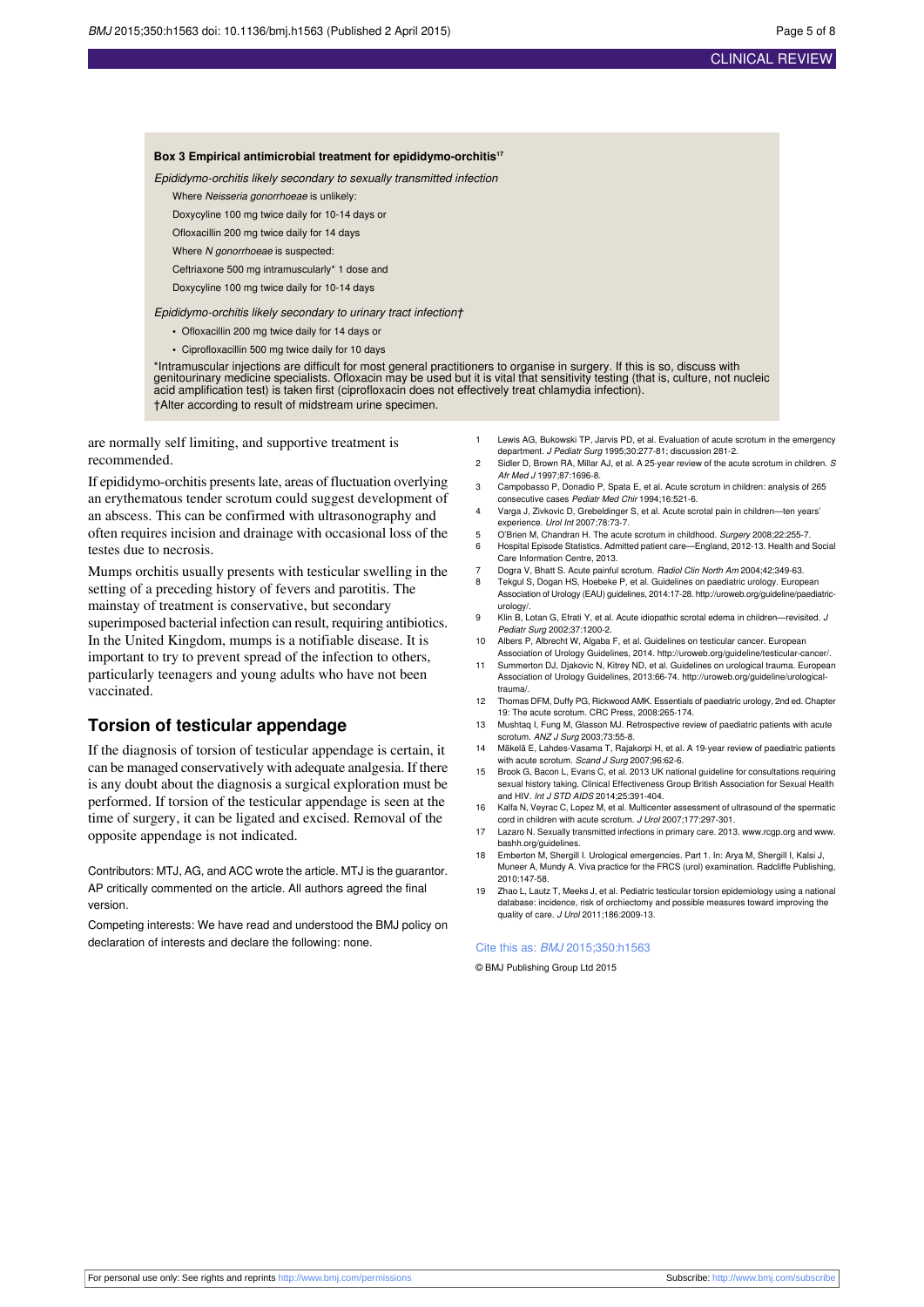# CLINICAL REVIEW

## **Additional educational resources**

Resources for healthcare professionals

European Association of Urology ([www.uroweb.org/guidelines/online-guidelines/](http://www.uroweb.org/guidelines/online-guidelines/))—guidelines for the management of paediatric conditions, testicular cancer, and urological infection

Royal College of General Practitioners ([http://elearning.rcgp.org.uk](http://elearning.rcgp.org.uk/))—eLearning section

#### Resources for patients

NHS Choices. Testicular lumps and swelling [\(www.nhs.uk/conditions/testicular-lumps-benign/pages/introduction.aspx\)](http://www.nhs.uk/conditions/testicular-lumps-benign/pages/introduction.aspx)—(free) provides information on different causes of testicular pain and swelling and how they present

Urology Care Foundation ([www.urologyhealth.org/urology/\)](http://www.urologyhealth.org/urology/)—(free) provides details on testicular torsion and epididymitis/orchitis—what<br>they are and how they are diagnosed and treated, with a dedicated section for frequently

# <span id="page-5-0"></span>**Tables**

#### **Table 1| Clinical presentation of three causes of acute scrotum**

| Clinical feature                   | Testicular torsion                     | Torsion of testicular appendage | Epididymo-orchitis                                                                            |
|------------------------------------|----------------------------------------|---------------------------------|-----------------------------------------------------------------------------------------------|
| Age                                | Neonates and post-pubertal Prepubertal |                                 | Post-pubertal (sexually active)                                                               |
| Onset of symptoms                  | Acute                                  | Subacute                        | Subacute                                                                                      |
| Site of maximal tenderness Diffuse |                                        | Upper pole                      | Epididymis                                                                                    |
| Cremasteric reflex                 | Absent                                 | Present                         | Present                                                                                       |
| Other findings                     | High riding swollen testis             | Positive "blue dot" sign        | Epididymis warm and indurated, pain relief with testicular elevation<br>(Prehn's sign), fever |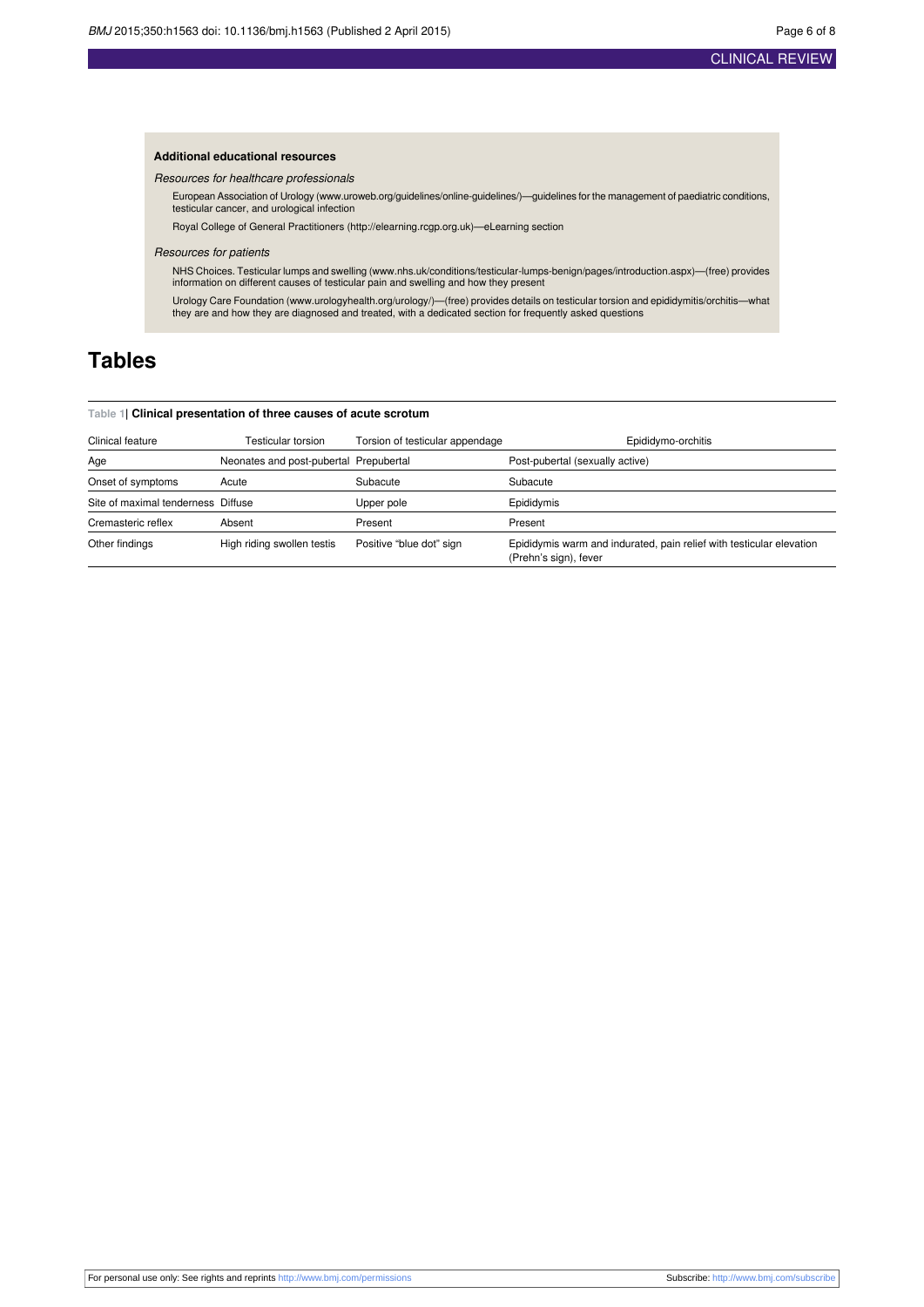<span id="page-6-0"></span>

| <code>Table 2</code>   Relative frequency (%) of different causes of "acute scrotum" in 154 cases, categorised by age group $^{\rm 12}$ |  |  |  |  |
|-----------------------------------------------------------------------------------------------------------------------------------------|--|--|--|--|
|-----------------------------------------------------------------------------------------------------------------------------------------|--|--|--|--|

| Age group |    | Testicular torsion Torsion of testicular appendage Epididymo-orchitis Other* |  |
|-----------|----|------------------------------------------------------------------------------|--|
| $0 - 12$  | 34 |                                                                              |  |
| 13-21     | 86 |                                                                              |  |

\*Negative exploration, acute scrotal oedema.